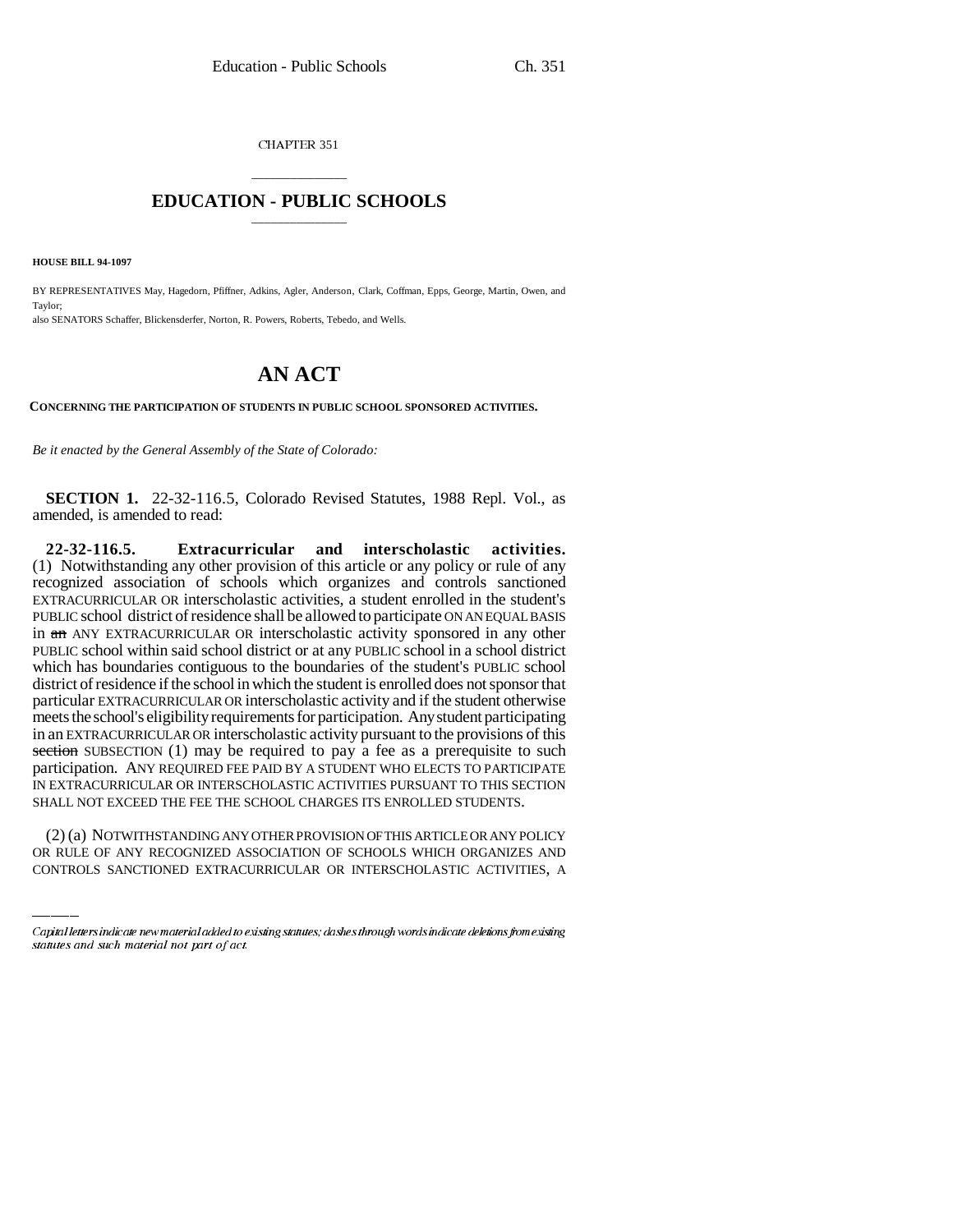## Ch. 351 Education - Public Schools

STUDENT WHO RESIDES WITHIN THE ATTENDANCE BOUNDARIES OF A PUBLIC SCHOOL DISTRICT BUT WHO IS NOT ENROLLED IN A PUBLIC SCHOOL SHALL BE ALLOWED TO PARTICIPATE ON AN EQUAL BASIS IN ANY EXTRACURRICULAR OR INTERSCHOLASTIC ACTIVITY SPONSORED BY A PUBLIC SCHOOL WITHIN SAID PUBLIC SCHOOL DISTRICT IF THE SCHOOL IN WHICH THE STUDENT IS ENROLLED DOES NOT SPONSOR THAT PARTICULAR EXTRACURRICULAR OR INTERSCHOLASTIC ACTIVITY AND IF THE STUDENT OTHERWISE MEETS THE SCHOOL'S ELIGIBILITY REQUIREMENTS FOR PARTICIPATION.

(b) AS USED IN THIS SUBSECTION (2),"STUDENT" MEANS ANY CHILD ENROLLED IN:

(I) AN INDEPENDENT OR PAROCHIAL SCHOOL WHICH PROVIDES BASIC ACADEMIC EDUCATION IN ACCORDANCE WITH THE PROVISIONS OF SECTION 22-33-104(2) (b); OR

(II) A NON-PUBLIC HOME-BASED EDUCATIONAL PROGRAM IN ACCORDANCE WITH THE PROVISIONS OF SECTION 22-33-104.5 (2).

(c) ANY STUDENT PARTICIPATING IN AN EXTRACURRICULAR OR INTERSCHOLASTIC ACTIVITY PURSUANT TO THE PROVISIONS OF THIS SUBSECTION (2) MAY BE REQUIRED TO PAY A FEE AS A PREREQUISITE TO SUCH PARTICIPATION. ANY REQUIRED FEE PAID BY A STUDENT WHO ELECTS TO PARTICIPATE IN EXTRACURRICULAR OR INTERSCHOLASTIC ACTIVITIES PURSUANT TO THIS SUBSECTION (2) SHALL NOT EXCEED THE FEE THE SCHOOL CHARGES ITS ENROLLED STUDENTS.

 $(2)$  (3) The provisions of this section are intended to allow students to participate ON AN EQUAL BASIS in EXTRACURRICULAR AND interscholastic activities who would otherwise be denied the opportunity to do so and are not intended to sanction or encourage the recruitment of students for participation in interscholastic SUCH activities by schools or school districts.

(4) AS USED IN THIS SECTION, UNLESS THE CONTEXT OTHERWISE REQUIRES, "EXTRACURRICULAR OR INTERSCHOLASTIC ACTIVITIES" INCLUDES BUT IS NOT LIMITED TO ACADEMIC, ARTISTIC, ATHLETIC, RECREATIONAL, AND OTHER RELATED ACTIVITIES OFFERED BY A PUBLIC SCHOOL.

**SECTION 2.** 22-33-104.5 (6) (b) and (6) (c), Colorado Revised Statutes, 1988 Repl. Vol., as amended by Senate Bill 94-72, enacted at the Second Regular Session of the Fifty-ninth General Assembly, are amended, and the said 22-33-104.5 (6) is further amended BY THE ADDITION OF A NEW PARAGRAPH, to read:

**22-33-104.5. Home-based education - legislative declaration - definitions guidelines.** (6) (b) For purposes of this subsection (6), a child who is participating in a non-public home-based educational program may participate ON AN EQUAL BASIS in any EXTRACURRICULAR OR interscholastic activity including, but not limited to, athletics, music, speech, and other related activities, OFFERED BY A PUBLIC SCHOOL IN THE CHILD'S PUBLIC SCHOOL DISTRICT OF RESIDENCE OR OFFERED BY A PRIVATE SCHOOL, AT THE PRIVATE SCHOOL'S DISCRETION, provided the child:

(I) Is in compliance with all laws governing non-public home-based education;

(II) (A) Meets all of the public school district's eligibility requirements for participation in the EXTRACURRICULAR OR interscholastic activity, except for class